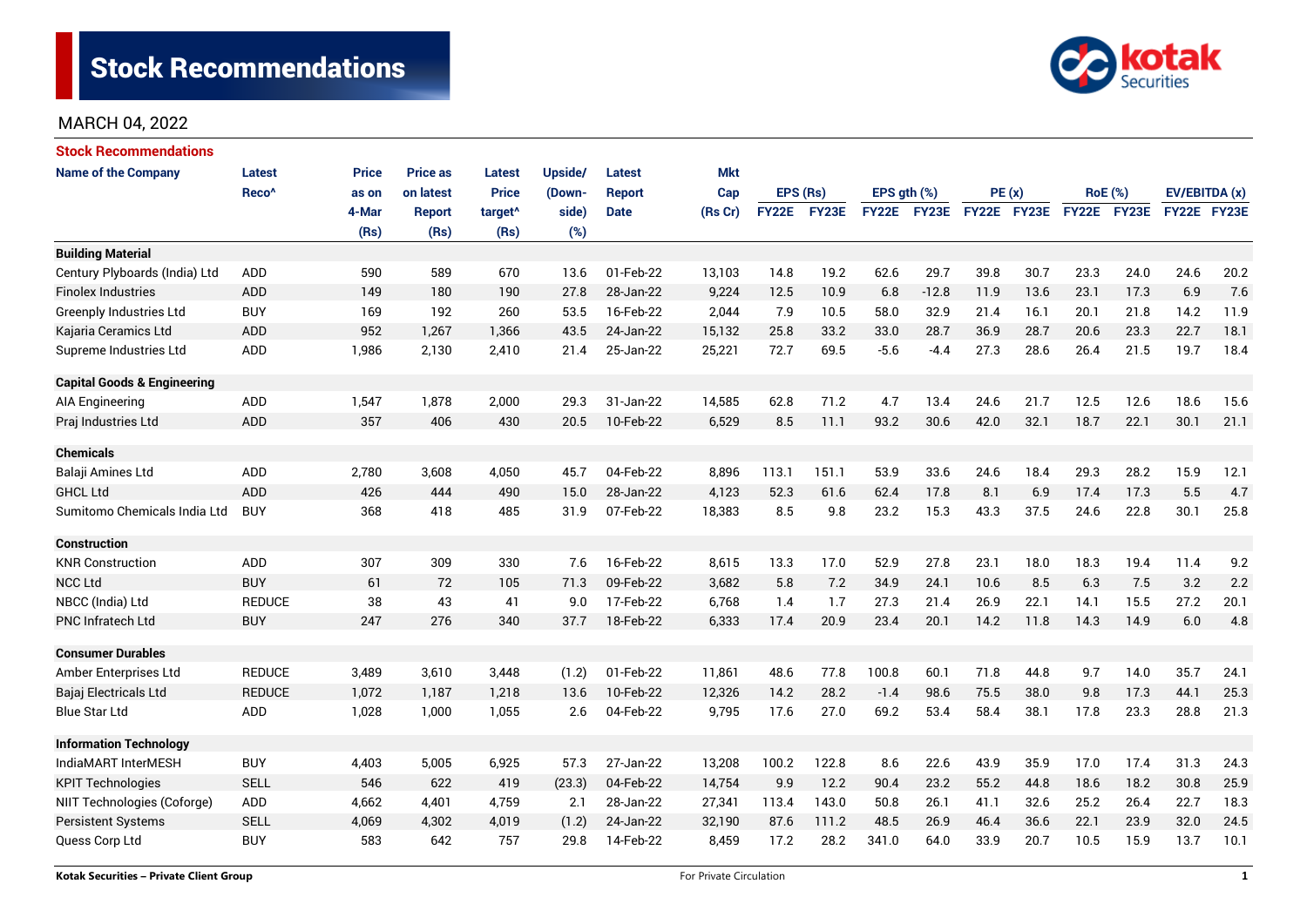

| <b>Stock Recommendations</b>       |                   |              |                 |                     |         |               |         |              |       |                  |             |             |      |                |             |               |      |
|------------------------------------|-------------------|--------------|-----------------|---------------------|---------|---------------|---------|--------------|-------|------------------|-------------|-------------|------|----------------|-------------|---------------|------|
| <b>Name of the Company</b>         | <b>Latest</b>     | <b>Price</b> | <b>Price as</b> | <b>Latest</b>       | Upside/ | Latest        | Mkt     |              |       |                  |             |             |      |                |             |               |      |
|                                    | Reco <sup>^</sup> | as on        | on latest       | <b>Price</b>        | (Down-  | <b>Report</b> | Cap     | EPS (Rs)     |       | EPS $qth$ $(\%)$ |             | PE(x)       |      | <b>RoE</b> (%) |             | EV/EBITDA (x) |      |
|                                    |                   | 4-Mar        | <b>Report</b>   | target <sup>^</sup> | side)   | <b>Date</b>   | (Rs Cr) | <b>FY22E</b> | FY23E |                  | FY22E FY23E | FY22E FY23E |      |                | FY22E FY23E | FY22E FY23E   |      |
|                                    |                   | (Rs)         | (Rs)            | (Rs)                | (%)     |               |         |              |       |                  |             |             |      |                |             |               |      |
| <b>Metals &amp; Mining</b>         |                   |              |                 |                     |         |               |         |              |       |                  |             |             |      |                |             |               |      |
| <b>MOIL Ltd</b>                    | <b>BUY</b>        | 170          | 170             | 215                 | 26.4    | 18-Feb-22     | 4,533   | 14.5         | 16.4  | 95.9             | 13.1        | 11.7        | 10.4 | 11.5           | 12.2        | 5.7           | 4.3  |
| APL Apollo Tubes Ltd               | <b>BUY</b>        | 861          | 820             | 980                 | 13.9    | 28-Jan-22     | 21,515  | 21.0         | 27.0  | $-27.6$          | 28.6        | 41.0        | 31.9 | 26.7           | 26.8        | 23.6          | 18.7 |
|                                    |                   |              |                 |                     |         |               |         |              |       |                  |             |             |      |                |             |               |      |
| Oil & Gas                          |                   |              |                 |                     |         |               |         |              |       |                  |             |             |      |                |             |               |      |
| Chennai Petroleum Corp             | <b>BUY</b>        | 108          | 104             | 127                 | 17.5    | 25-Jan-22     | 1,610   | 30.3         | 18.2  | 75.1             | $-39.9$     | 3.6         | 5.9  | 24.6           | 12.5        | 6.7           | 8.3  |
| <b>Gujarat Gas</b>                 | <b>ADD</b>        | 529          | 660             | 734                 | 38.9    | 10-Feb-22     | 36,364  | 18.7         | 26.7  | 0.5              | 42.8        | 28.3        | 19.8 | 24.3           | 27.3        | 17.3          | 12.4 |
| <b>MRPL</b>                        | <b>ADD</b>        | 41           | 47              | 50                  | 22.7    | 31-Jan-22     | 7,139   | 1.2          | 6.8   | $-137.5$         | 466.7       | 34.0        | 6.0  | 4.7            | 23.8        | 13.2          | 8.6  |
|                                    |                   |              |                 |                     |         |               |         |              |       |                  |             |             |      |                |             |               |      |
| <b>Paints</b>                      |                   |              |                 |                     |         |               |         |              |       |                  |             |             |      |                |             |               |      |
| Akzo Nobel India Ltd               | <b>BUY</b>        | 1,847        | 1,887           | 2,670               | 44.6    | 14-Feb-22     | 8,625   | 57.9         | 67.2  | 27.3             | 16.1        | 31.9        | 27.5 | 17.9           | 19.7        | 19.2          | 16.3 |
|                                    |                   |              |                 |                     |         |               |         |              |       |                  |             |             |      |                |             |               |      |
| <b>Pharmaceuticals</b>             |                   |              |                 |                     |         |               |         |              |       |                  |             |             |      |                |             |               |      |
| <b>Suven Pharmaceuticals</b>       | <b>REDUCE</b>     | 505          | 561             | 550                 | 9.0     | 17-Aug-21     | 12,814  | 16.9         | 21.1  | 19.0             | 24.9        | 29.9        | 23.9 | 27.6           | 26.5        | 23.2          | 18.1 |
|                                    |                   |              |                 |                     |         |               |         |              |       |                  |             |             |      |                |             |               |      |
| <b>Transportation</b>              |                   |              |                 |                     |         |               |         |              |       |                  |             |             |      |                |             |               |      |
| Aegis Logistics Ltd                | <b>BUY</b>        | 205          | 216             | 310                 | 51.2    | 14-Feb-22     | 6,847   | 12.6         | 13.6  | 28.6             | 7.9         | 16.3        | 15.1 | 20.4           | 19.0        | 9.2           | 8.2  |
| Allcargo Global Logistics          | <b>BUY</b>        | 316          | 346             | 430                 | 36.1    | 15-Feb-22     | 7.774   | 27.7         | 31.3  | 246.3            | 13.0        | 11.4        | 10.1 | 21.2           | 20.1        | 6.1           | 5.0  |
| <b>Blue Dart Express</b>           | <b>BUY</b>        | 5,688        | 6,926           | 7,975               | 40.2    | 01-Feb-22     | 13,537  | 115.0        | 134.0 | 98.3             | 16.5        | 49.5        | 42.4 | 36.2           | 33.3        | 14.0          | 12.0 |
| <b>VRL Logistics Ltd</b>           | <b>BUY</b>        | 425          | 499             | 625                 | 47.0    | 04-Feb-22     | 3,877   | 11.3         | 18.3  | 117.3            | 61.9        | 37.6        | 23.2 | 14.3           | 21.6        | 12.0          | 9.0  |
|                                    |                   |              |                 |                     |         |               |         |              |       |                  |             |             |      |                |             |               |      |
| <b>Others</b>                      |                   |              |                 |                     |         |               |         |              |       |                  |             |             |      |                |             |               |      |
| Bata India Ltd                     | <b>BUY</b>        | 1,722        | 1,895           | 2,380               | 38.2    | 10-Feb-22     | 22,213  | 27.0         | 36.6  | $-509.1$         | 35.6        | 63.8        | 47.0 | 16.3           | 19.4        | 31.1          | 24.7 |
| <b>Central Depository Services</b> | <b>REDUCE</b>     | 1,353        | 1,510           | 1,505               | 11.2    | 10-Feb-22     | 14,207  | 29.9         | 34.8  | 55.7             | 16.4        | 45.3        | 38.9 | 28.5           | 26.6        | 35.8          | 30.7 |
| EPL Ltd                            | <b>ADD</b>        | 157          | 187             | 205                 | 30.5    | 10-Feb-22     | 4,947   | 7.1          | 8.6   | $-6.6$           | 21.1        | 22.1        | 18.3 | 12.1           | 13.2        | 8.6           | 7.1  |
| JK Paper Ltd                       | <b>BUY</b>        | 228          | 232             | 295                 | 29.4    | 17-Feb-22     | 4,058   | 34.1         | 47.7  | 140.1            | 39.9        | 6.7         | 4.8  | 19.2           | 21.5        | 6.3           | 4.3  |
| <b>Radico Khaitan Ltd</b>          | <b>REDUCE</b>     | 848          | 978             | 970                 | 14.4    | 07-Feb-22     | 11,277  | 21.2         | 26.1  | 4.4              | 23.1        | 40.0        | 32.5 | 15.0           | 16.1        | 25.5          | 21.9 |
| <b>VIP Industries Ltd</b>          | <b>REDUCE</b>     | 630          | 648             | 620                 | (1.5)   | 04-Feb-22     | 8,942   | 6.2          | 12.0  | $-187.3$         | 93.5        | 101.6       | 52.5 | 14.3           | 23.2        | 45.9          | 28.4 |
| Welspun Corp Ltd                   | <b>SELL</b>       | 144          | 173             | 120                 | (16.4)  | 14-Feb-22     | 3,804   | 11.9         | 9.2   | $-49.8$          | $-22.7$     | 12.1        | 15.6 | 7.8            | 5.9         | 4.4           | 4.9  |

*Source: Kotak Securities - Private Client Group*

All recommendations are with a 12 month perspective from the date of the report/update. Investors are requested to use their discretion while deciding the timing, quantity of investment as well as the exit.

NR NoRated. The investment rating and target price, if any, have been suspended temporarily. Such suspension is in compliance with applicable regulation(s) and/or Kotak Securities policies in circumstances when Kotak Secur

Or its affiliates is acting in an advisory capacity in a merger or strategic transaction involving this company and in certain other circumstances.

**NM Not meaningful**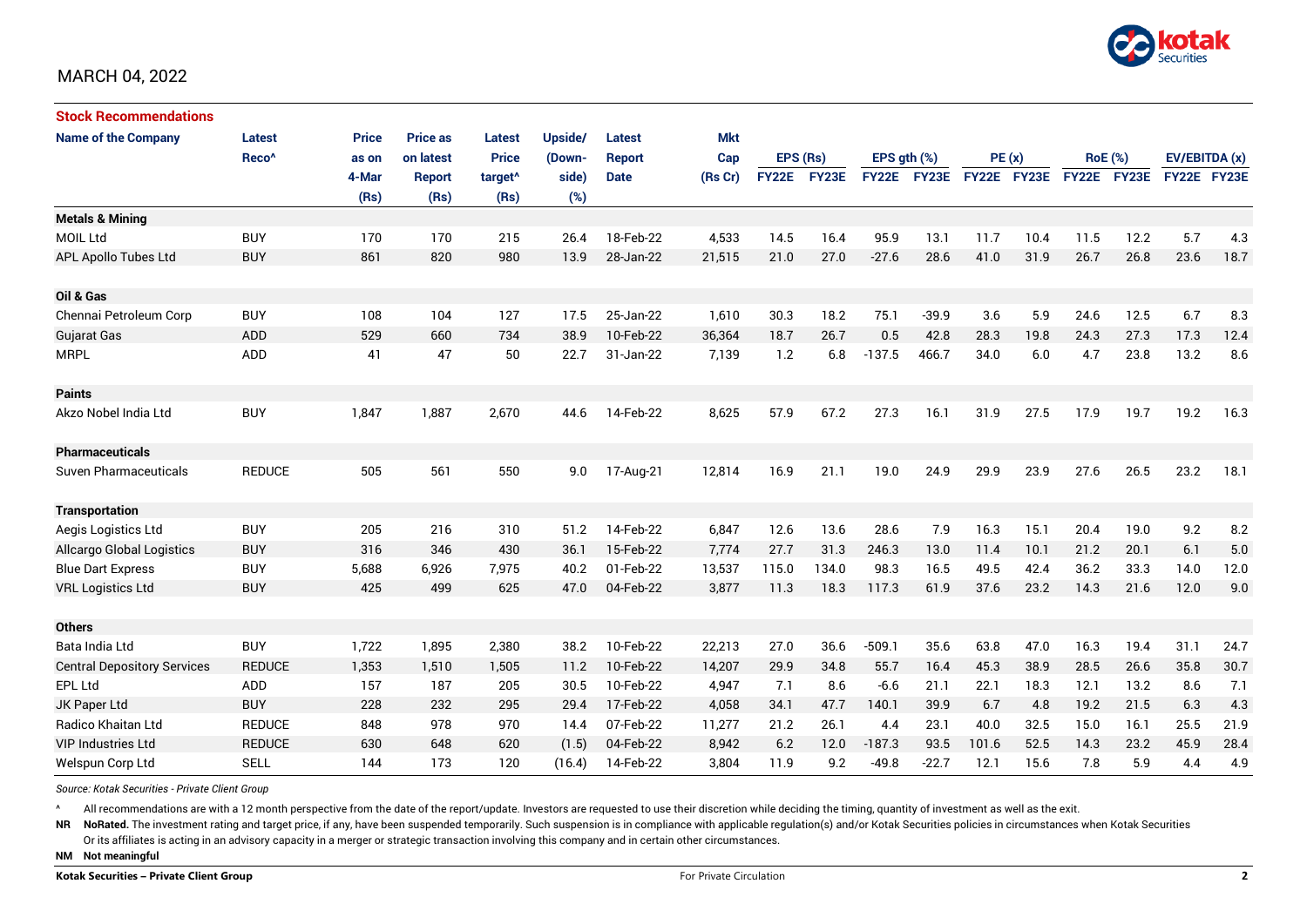

# **RATING SCALE (PRIVATE CLIENT GROUP)**

#### **Definitions of ratings**

| <b>BUY</b>       |                          | - We expect the stock to deliver more than 15% returns over the next 12 months                                                                                                                                                                                                                                                                                                                                                   |
|------------------|--------------------------|----------------------------------------------------------------------------------------------------------------------------------------------------------------------------------------------------------------------------------------------------------------------------------------------------------------------------------------------------------------------------------------------------------------------------------|
| <b>ADD</b>       |                          | - We expect the stock to deliver $5\%$ - 15% returns over the next 12 months                                                                                                                                                                                                                                                                                                                                                     |
| <b>REDUCE</b>    |                          | - We expect the stock to deliver -5% - +5% returns over the next 12 months                                                                                                                                                                                                                                                                                                                                                       |
| <b>SELL</b>      |                          | - We expect the stock to deliver $\lt$ -5% returns over the next 12 months                                                                                                                                                                                                                                                                                                                                                       |
| <b>NR</b>        |                          | - Not Rated. Kotak Securities is not assigning any rating or price target to the stock.                                                                                                                                                                                                                                                                                                                                          |
|                  |                          | The report has been prepared for information purposes only.                                                                                                                                                                                                                                                                                                                                                                      |
| <b>SUBSCRIBE</b> | $-$                      | We advise investor to subscribe to the IPO.                                                                                                                                                                                                                                                                                                                                                                                      |
| <b>RS</b>        | $\overline{\phantom{0}}$ | Rating Suspended. Kotak Securities has suspended the investment rating and price target for this stock, either because there is not a sufficient fundamental basis for determining, or there<br>are legal, regulatory or policy constraints around publishing, an investment rating or target. The previous investment rating and price target, if any, are no longer in effect for this stock and<br>should not be relied upon. |
| <b>NA</b>        |                          | $-$ Not Available or Not Applicable. The information is not available for display or is not applicable                                                                                                                                                                                                                                                                                                                           |
| <b>NM</b>        | $-$                      | Not Meaningful. The information is not meaningful and is therefore excluded.                                                                                                                                                                                                                                                                                                                                                     |
| <b>NOTE</b>      |                          | - Our target prices are with a 12-month perspective. Returns stated in the rating scale are our internal benchmark.                                                                                                                                                                                                                                                                                                              |

# **FUNDAMENTAL RESEARCH TEAM (PRIVATE CLIENT GROUP)**

| <b>Shrikant Chouhan</b>                                                                                | Arun Agarwal                                                                                                    | <b>Amit Agarwal, CFA</b>     | <b>Hemali Dhame</b>      |
|--------------------------------------------------------------------------------------------------------|-----------------------------------------------------------------------------------------------------------------|------------------------------|--------------------------|
| <b>Head of Research</b>                                                                                | Auto & Auto Ancillary                                                                                           | Transportation, Paints, FMCG | Banking & Finance        |
| shrikant.chouhan@kotak.com                                                                             | arun.agarwal@kotak.com                                                                                          | agarwal.amit@kotak.com       | Hemali.Dhame@kotak.com   |
| +91 22 6218 5408                                                                                       | +91 22 6218 6443                                                                                                | +91 22 6218 6439             | +91 22 6218 6433         |
| Jatin Damania                                                                                          | Purvi Shah                                                                                                      | <b>Rini Mehta</b>            | K. Kathirvelu            |
| Metals & Mining, Midcap                                                                                | Pharmaceuticals                                                                                                 | <b>Research Associate</b>    | <b>Support Executive</b> |
| jatin.damania@kotak.com                                                                                | purvi.shah@kotak.com                                                                                            | rini.mehta@kotak.com         | k.kathirvelu@kotak.com   |
| +91 22 6218 6440                                                                                       | +91 22 6218 6432                                                                                                | +91 80801 97299              | +91 22 6218 6427         |
| <b>Sumit Pokharna</b><br>Oil and Gas, Information Tech<br>sumit.pokharna@kotak.com<br>+91 22 6218 6438 | Pankaj Kumar<br><b>Construction, Capital Goods &amp; Midcaps</b><br>pankajr.kumar@kotak.com<br>+91 22 6218 6434 |                              |                          |

#### **TECHNICAL RESEARCH TEAM (PRIVATE CLIENT GROUP)**

| <b>Shrikant Chouhan</b>    | <b>Amol Athawale</b>    |  |
|----------------------------|-------------------------|--|
| shrikant.chouhan@kotak.com | amol.athawale@kotak.com |  |
| +91 22 6218 5408           | +91 20 6620 3350        |  |
|                            |                         |  |

**Sayed Haider** Research Associate [sayed.haider@kotak.com](mailto:sayed.haider@kotak.com) +91 22 62185498

#### **DERIVATIVES RESEARCH TEAM (PRIVATE CLIENT GROUP)**

+91 22 6218 5497 +91 33 6615 6273

**Sahaj Agrawal Prashanth Lalu Prasenjit Biswas, CMT, CFTe** [sahaj.agrawal@kotak.com](mailto:sahaj.agrawal@kotak.com) [prashanth.lalu@kotak.com](mailto:prashanth.lalu@kotak.com) [prasenjit.biswas@kotak.com](mailto:prasenjit.biswas@kotak.com)